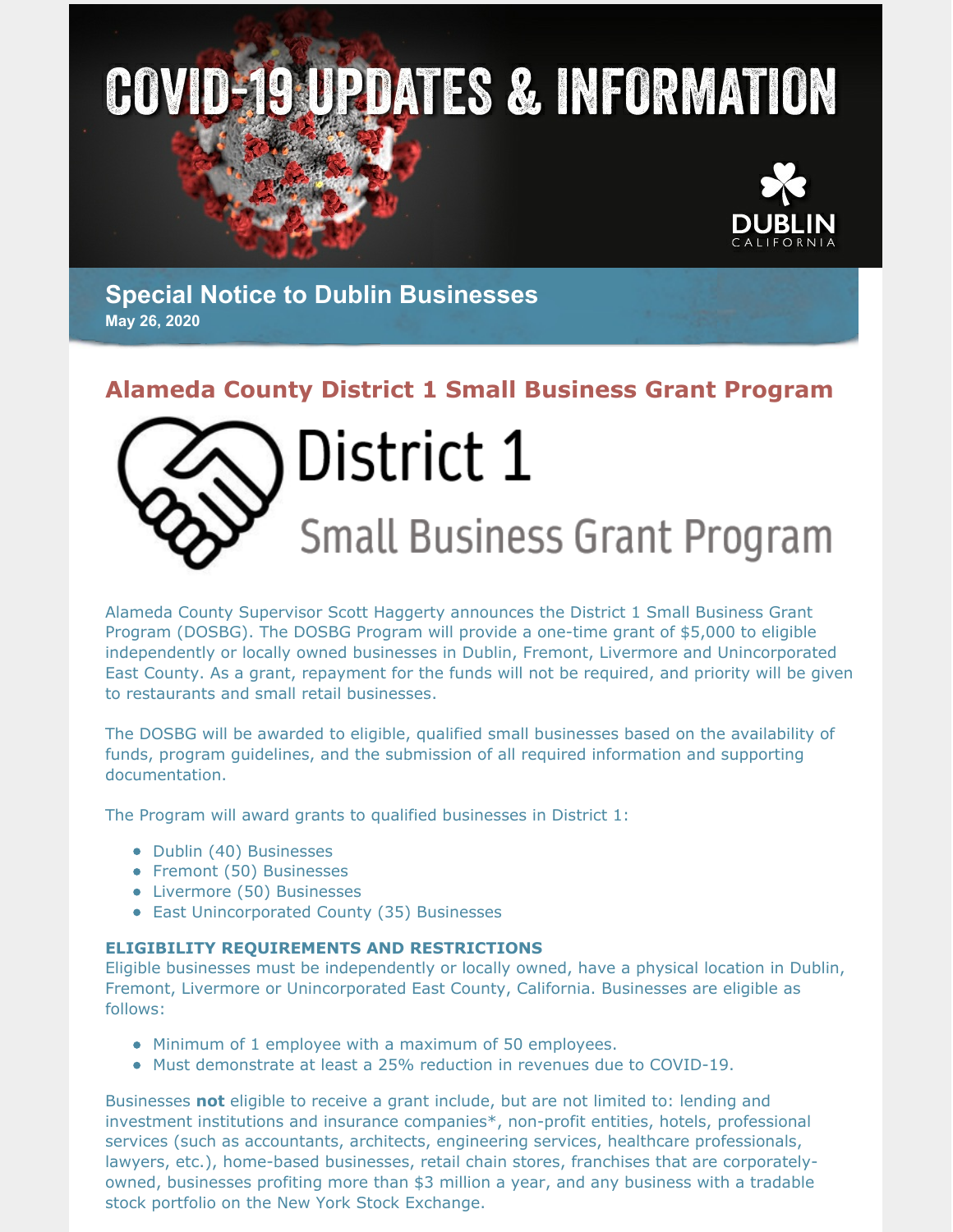*\*Independently owned insurance companies may apply.*

#### **USE OF GRANT MONEY**

Funds must be used to cover rent, payroll, operating expenses or working capital.

#### **APPLICATION AND REVIEW PROCESS**

To expedite the issuance of funding, the online application process will be as streamlined as possible. Please email Shawn Wilson at **[Shawn.Wilson@acgov.org](mailto:Shawn.Wilson@acgov.org)** to request the Grant Application Form. Applications will only be accepted through email via **[bosdist1@acgov.org](mailto:bosdist1@acgov.org). Please include "DOSBG" in subject line**.

The County will review applications on a first-come, first-served basis and will be accepted on a rolling basis until either all available funds have been awarded or by June 30, 2020.

Supervisor Haggerty's office will review and process applications as quickly as possible and will notify applicants of the status of their application via email within five business days.

#### **QUESTIONS**

If you have additional questions regarding the DOSBG Program or the application process, please contact Shawn Wilson at 925-551-6995 or by email at [Shawn.Wilson@acgov.org](mailto:Shawn.Wilson@acgov.org).

## **We're Here for You**

The City of Dublin appreciates our business community and remains committed to being your source for reliable and accessible information and resources.

In addition to the COVID-19 Business Impacts [webpage](https://www.dublin.ca.gov/2177/COVID-19-Business-Impacts), we have compiled a COVID-19 Business [Resource](https://www.dublin.ca.gov/DocumentCenter/View/22168) Guide (PDF updated [5/15/2020\).](https://www.dublin.ca.gov/coronavirus) Be sure to also visit the City's COVID-19 webpage with up-to-date information and resources about the pandemic.

The Economic Development Division team is available via [email](mailto:economic.development@dublin.ca.gov) or by calling 925-833-6650. Language assistance is available over the phone by request.

#### *Note: The City will be observing the Memorial Day holiday on Monday, May 25, 2020.*

**The Dublin Business News Update is a bi-monthly publication highlighting the latest news and event**

**affecting the business community. For more information or assistance, please contact Economic Development via email, [economic.development@dublin.ca.gov](mailto:economic.development@dublin.ca.gov), or phone: (925) 833-6650.**

**General Information** (925) 833-6650

**City Manager** (925) 833-6650

**Community Development** (925) 833-6620

**Economic Development** (925) 833-6650

**Environmental Services** (925) 833-6630

**Administrative Services** (925) 833-6640

**Fire Prevention** (925) 833-6606

**Human Resources** (925) 833-6605

**Parks and Community Services** (925) 556-4500

Police (non-emergency) (925) 833-6670

**Public Works** (925) 833-6630

## **City of Dublin**

100 Civic Plaza, Dublin, CA 94568 | (925) 833-6650 | [www.dublin.ca.gov](http://www.dublin.ca.gov)